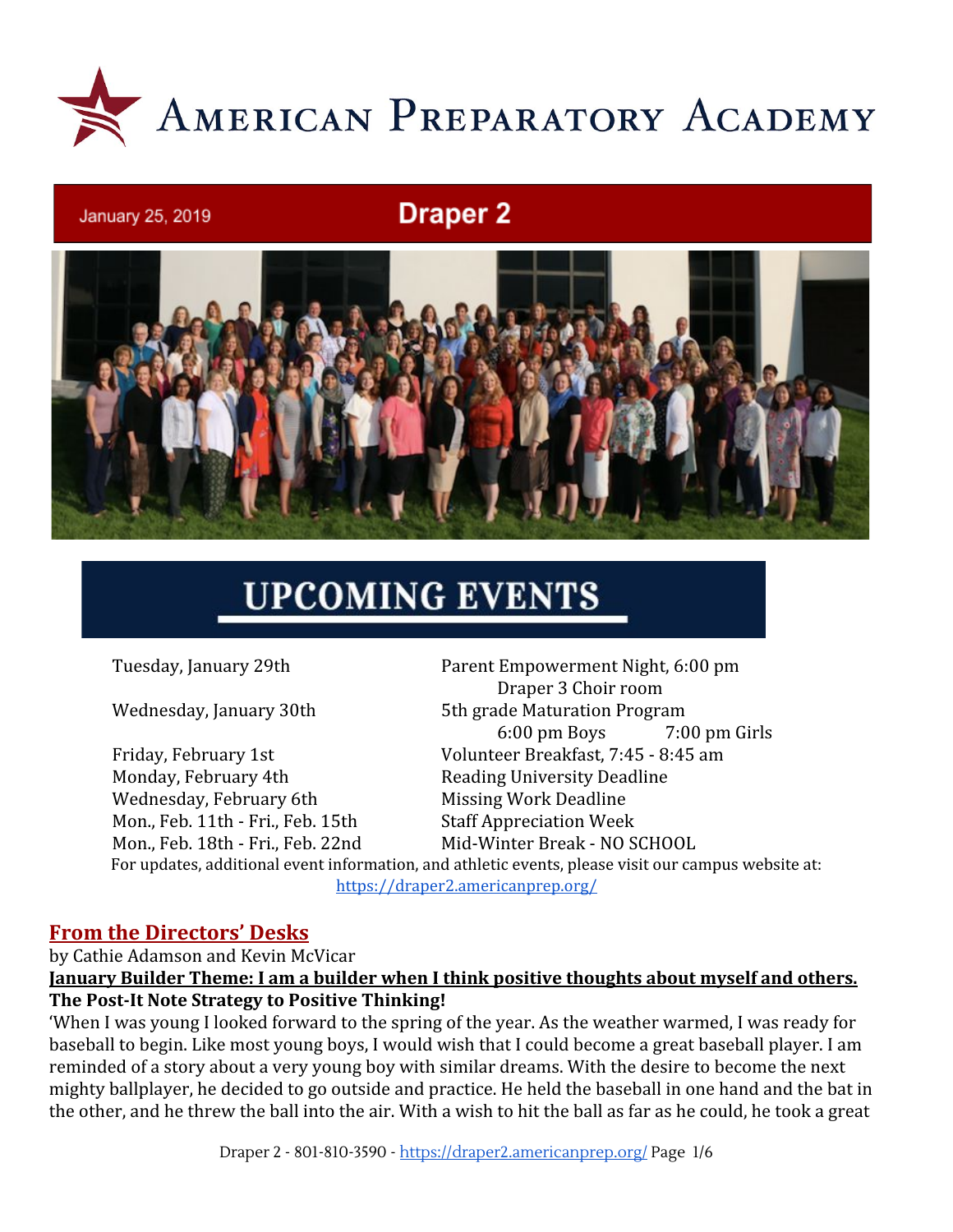

swing, but the ball fell to the ground without even touching the wood of the bat. Not to be denied, he went at it again. As he was about to throw the ball in the air, his determination grew as the thought of a powerful hit came into his mind. But alas, the results were the same. The ball lay on the ground. But as any good ballplayer knows, you have three strikes before you are out. He concentrated even more, threw the ball in the air, and gave the mightiest swing he had ever attempted. As the ball again fell to the ground, the tears began to swell in his eyes. Then all of a sudden a great smile appeared, and he said, "What a pitcher!"'

-James B. Martino

# **Academic Update – Intervention Parent/Teacher Conferences**

It has been a great 2nd term at American Prep! Thank you for sharing your wonderful students with us. We appreciate having you as part of our American Prep family.

 At this time each year, we carefully look at all the progress being made by each student. This is the time that we start making plans and setting goals to ensure that each student is on grade level before the end of the year. Benchmarks and promotional guidelines for each grade are set in place to help us determine the success of a student from year to year.

 If your student is not meeting this benchmark you will be contacted to meet with your student's teacher for an intervention PTC. At this meeting you will discuss what needs to be done for your student to meet the promotion guidelines by the end of the year.

 This conference is by teacher request only and is made on an individual student basis. If you have questions about promotional guidelines please contact your student's teacher.

## **Parent Empowerment Night**

Come to our Parent Empowerment Night!! The focus is on addiction. We will also cover electronic and gaming addiction.

Renaissance Ranch is coming to present on **Tuesday, January 29th at 6:00 pm** in the Draper 3 Choir room. We will discuss the following:

- What is "addiction" (of any kind) and what puts it into the medical "disease" model?
- How can one avoid addictions of any kind?
- How does one recognize an addiction?
- What to do if you recognize you or a loved one might be ensnared in an addiction
- Stories of a few people in recovery from addiction
- Field questions

#### **Presenters will be:**

Christian Smith, co-owner of Renaissance Ranch and in recovery.

Alema Harrington, SUDC (Substance Use Disorder Counselor), Voice of the Utah Jazz and in recovery himself.

Kim Patience, Recovering addict/alcoholic, admitting specialist at Renaissance Ranch Jon Redd, Recovering addict, SUDC, specializing in helping people get help for addictions.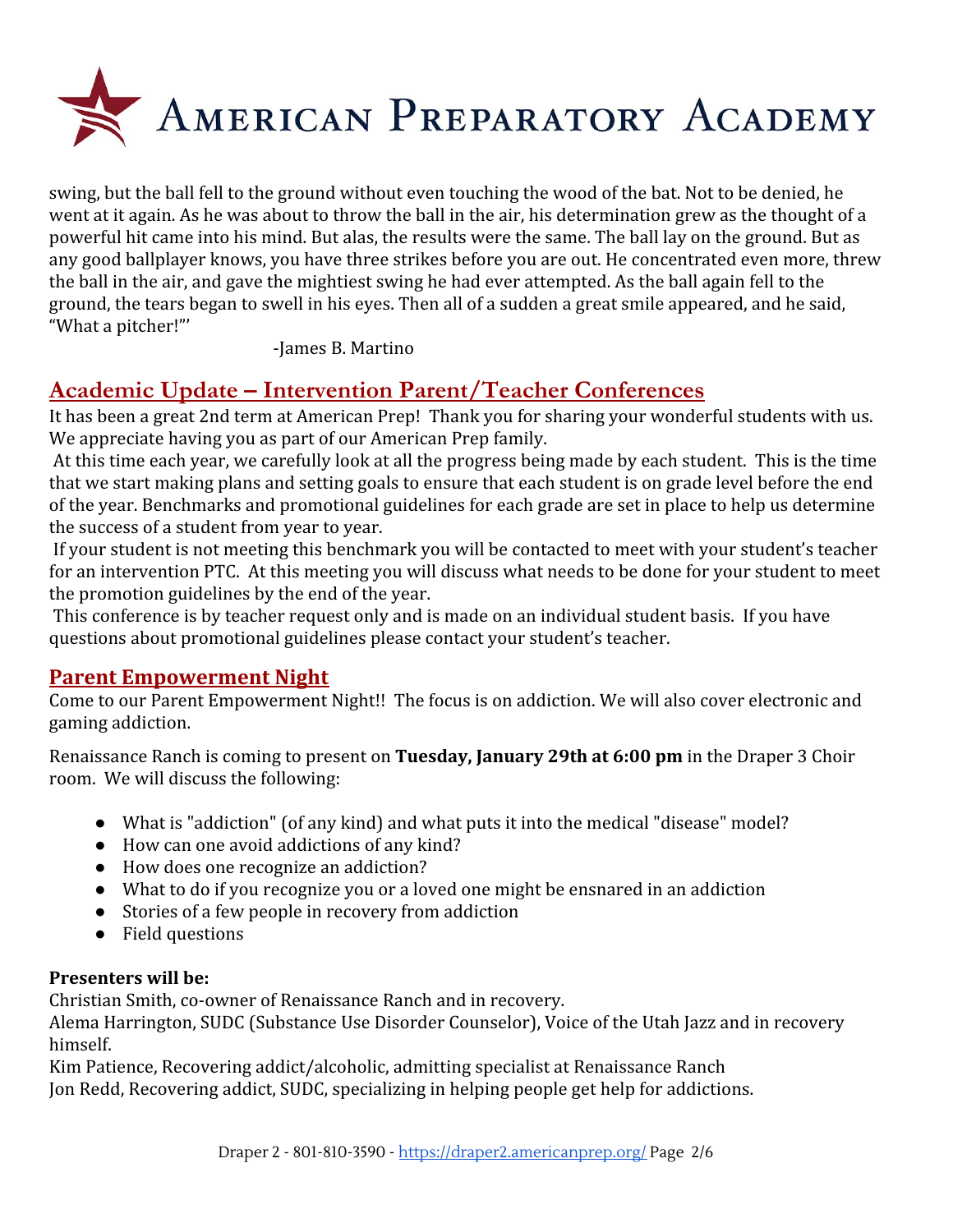

# **\*Family Support Organization - Volunteer Opportunities**

By: Nicole Harman

Staff appreciation is only TWO weeks away and we are still in need of help putting the daily thank you's together, decorating our great school and helping with the staff luncheon on February 14th. All of the supplies for the daily thank you's will need to be picked up on Friday, February 1st either between 8:00-9:00 am or 1:30-3:00 pm in the lobby at Draper 2 and returned to the school no later than February 7th.

## <https://www.signupgenius.com/go/70a0d4ea8ab2fa4fe3-volunteers>

There are still around 25 staff members whose doors have not been signed up for. If you can help, PLEASE sign up. We want all of the staff to feel loved and appreciated. If you need ideas, try googling "around the world" teacher appreciation ideas.

<https://www.signupgenius.com/go/70A0D4EA8AB2FA4FE3-door>

# *If you have Boxtops, we'd love to take them off your hands! Please turn all Boxtops into your teacher or the front office by Friday, February 1st.*

# **\*\*Volunteer Breakfast**

Have you contributed 20 hours to the school already? If so, please come to our Volunteer Breakfast, Friday, Feb. 1st from 7:45-8:45 am to enjoy some breakfast provided by our administrative and FSO staff and get a volunteer lanyard. These volunteer lanyards are a way for us to know and recognize the many parent volunteers that make our school so great! Even if you have not recorded your hours, please come so we can help get your hours recorded and also get your Volunteer Lanyard. We are excited to share these new lanyards with our many parent volunteers.

Have you not yet contributed your volunteer hours and want to know how to get involved with our school? Then please come to our Volunteer Breakfast. There will be breakfast provided by our Administrative and FSO staff and tables where you can find out more about the different volunteer opportunities in the school. Come join us for breakfast, meet other parents and find out ways to become involved!

# **\*\*Vision Screenings**

We will be conducting vision screenings for all students on February 7, 2019, at the D2 Campus. The students will be given a distance vision test to see if they can see at a 20/30 level. If a student fails, you will receive a referral letter with more instructions.

Vision screening is not a substitute for an eye examination by an eye-care specialist, and it is important that your child see an eye-care specialist once a year to evaluate eye health.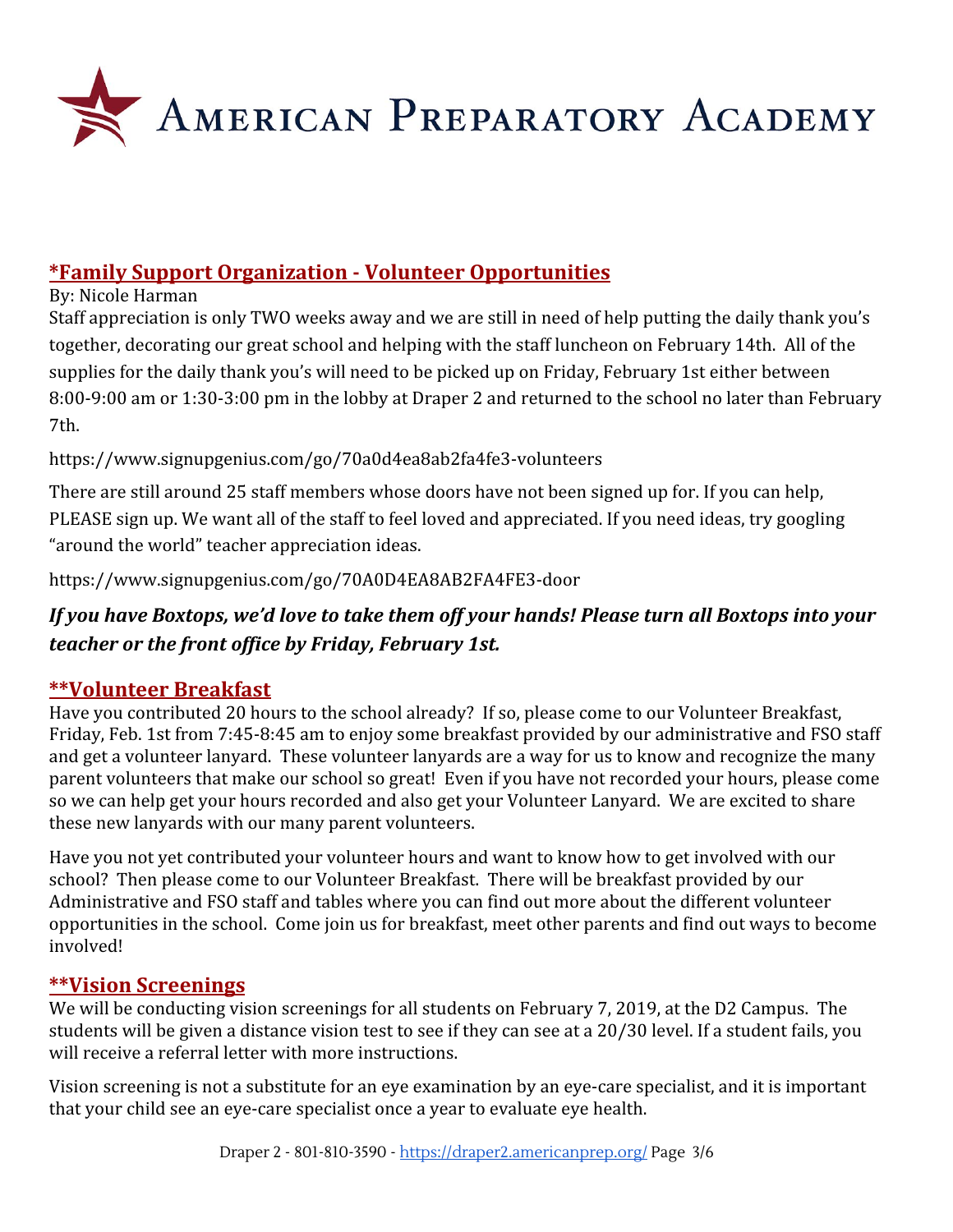

If you do not wish your child to participate in the screening program, please pick up an exemption form at the Elementary Office.

We need LOTS of parent volunteers to assist with vision screenings. A short 5-minute training is provided, and this is a great way to get in your volunteer hours! This is not a volunteer opportunity that will work to bring small children.

Please contact Karen Thelin at kthelin@apamail.org or 801-494-7446 with questions or if you are available to volunteer, or sign up on the signupgenius link here<https://www.signupgenius.com/go/70A054DA9AA2BA2FD0-d2vision>

# **Character Development**

#### by Mandy Brown

Our Ambassador "Celebrate" events were a great success last week (5th grade) and yesterday (6th grade)! Students were able to practice and master very important skills about how to be a good guest at a party. Students learned:

- \*how to serve and cut food appropriately;
- \*how to work together as a team;
- \*how to use their Voice for good; and
- \*how to enter into the spirit of the party.

Thank you to all parents for your support by making sure your student could attend these events. A big thanks to all of our amazing parent volunteers! These events would not be possible without you or your students!

5th grade parent volunteers: Tori Anderson, Joseph Arulanandam, Shayna Cerny, Angela Cloyd, Todd Friedli, Neha Gupta, Shana Hawes, Trinette Krebs, Kathy Larrabee, Candice Lee, Athulya Manoj, Jeanette Meisenbacher, Kristen Mukhar, Stacie Petersen and Annie Wolfe. **You're the best!**

Do you have a student who serves? We are always looking to feature our amazing students on our Builders Bulletin Board. Please send pictures/stories to Mandy Brown if you want to share your students' generous hearts with our school. mandy.brown@apamail.org

## **Carson Smith Scholarship Program**

The Carson Smith Special Needs Scholarship Program (CSS) is a parent choice model for Utah residents that provides tuition assistance for eligible special needs students enrolled in eligible private schools. The scholarship is for students who would qualify for special education and related services in public schools, preschool through 12th grade (3-21 years of age), whose parents choose an eligible private school. For more information on this program please use the link below. <https://www.schools.utah.gov/specialeducation/resources/scholarships>

# **New Lunch Menu**

Parents - it's time to order lunch for February. In fact, you can order until the end of the year! Our new menu includes kid-pleasing favorites like PIZZA, MINI TACOS, CHICKEN NUGGETS, and CORN DOGS. We still serve green salads, pasta salads, muffin/yogurt packs, and hoagies. Follow this link to order: [https://apalunch.h1.hotlunchonline.net](https://apalunch.h1.hotlunchonline.net/)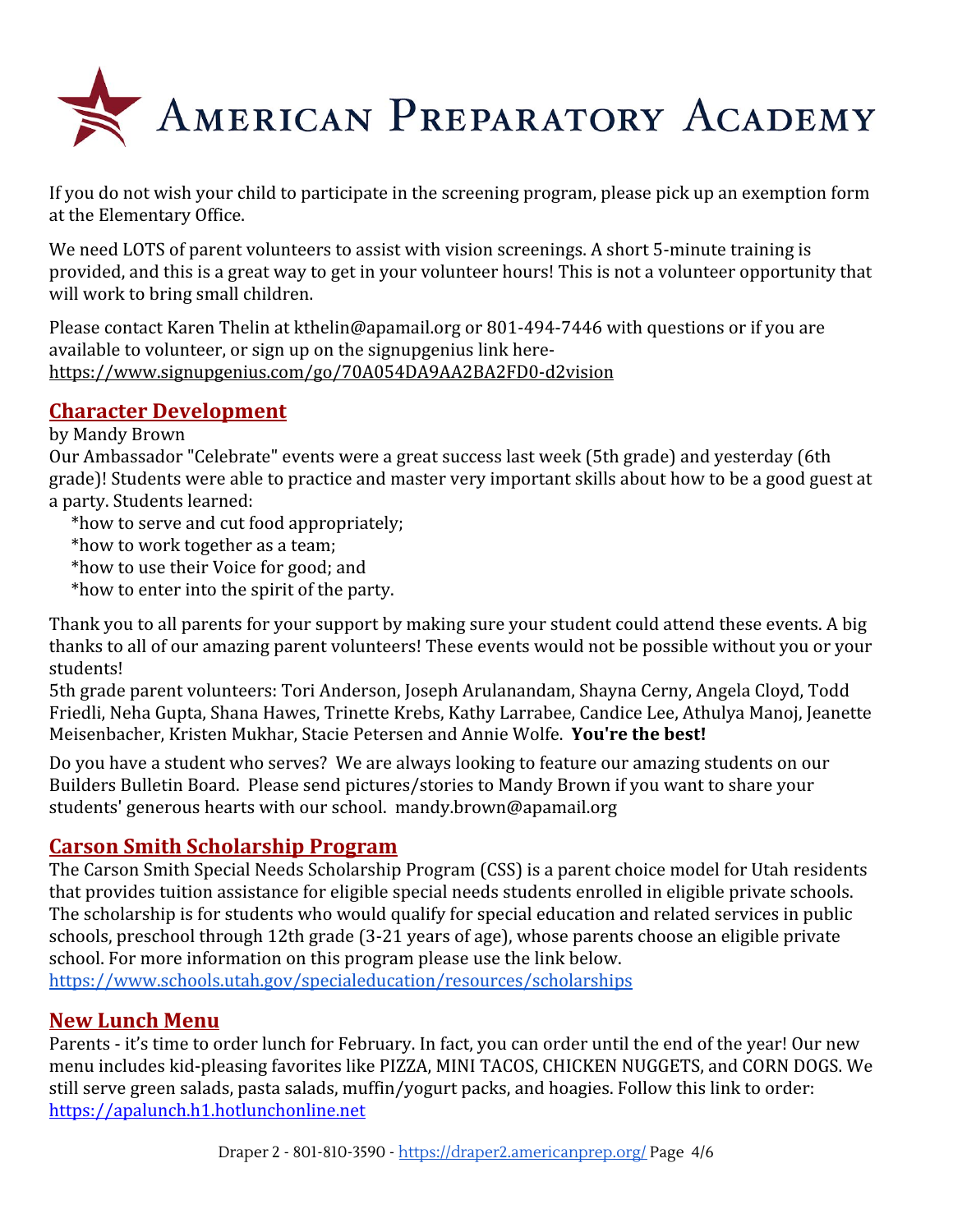

Please email [lunch@apamail.org](mailto:lunch@apamail.org) if you need assistance.

# **Transfer Link!!**

It is time for families to request transfers. If you would like to go to another campus, please go to this link to make your request. Transfers will be filled on a first-come, first-served basis. <https://goo.gl/forms/RCInQf8hc7u2HIXx1>

#### **Carpool Corner**

In our busy lives and trying to get from place to place, we can get in such a hurry that we might decide to do things that are not recommended or even safe. Please avoid turning left into or out of our property during peak carpool times or anytime that there is a line of cars behind us. The extra wait time that it takes for traffic to clear creates unnecessary delays for all of those parents patiently waiting behind us. Please be considerate of all those parents exiting our property and turn right during peak carpool times.

## **Love And Logic -**

#### **Helping Kids Learn from Mistakes**

 Have you ever ruined a really good lesson with an "I told you so"? I know I have. Human nature just makes it difficult to resist "sharing our wisdom" at the wrong times.

 Here are some thoughts on helping kids learn better from their own mistakes as well as learning from *our* mistakes.

 The short version is: Save the "I told you so!" for when *you* mess up (lecture yourself out loud about what you learned) and pour on the empathy (mostly silent empathy) when kids make mistakes. This is not always easy to pull off, but kids tend to learn best from their own mistakes when we resist the urge to do a lot of explaining about what they *should* be learning.

 It's amazing how human beings, once told what they should be learning, resist the lesson. The focus can shift to the power struggle over whether or not they are going to learn (or not).

Again, the experiment is simple:

- 1) When *you* mess up, talk out loud (within range of their ears) about what you learned and how you aspire to do better next time.
- 2) When *they* mess up, resist the urge to say "I told you so" and let empathy and the results do most of the teaching.

 You can learn more about these ideas in Dr. Charles Fay's incredibly helpful book *Parenting for Success.*

Thanks for reading! Our goal is to reach as many families as possible. Jed Hafer

#### **To receive the Love and Logic newsletter and tips, go to their website:**

**<https://www.loveandlogic.com/>**